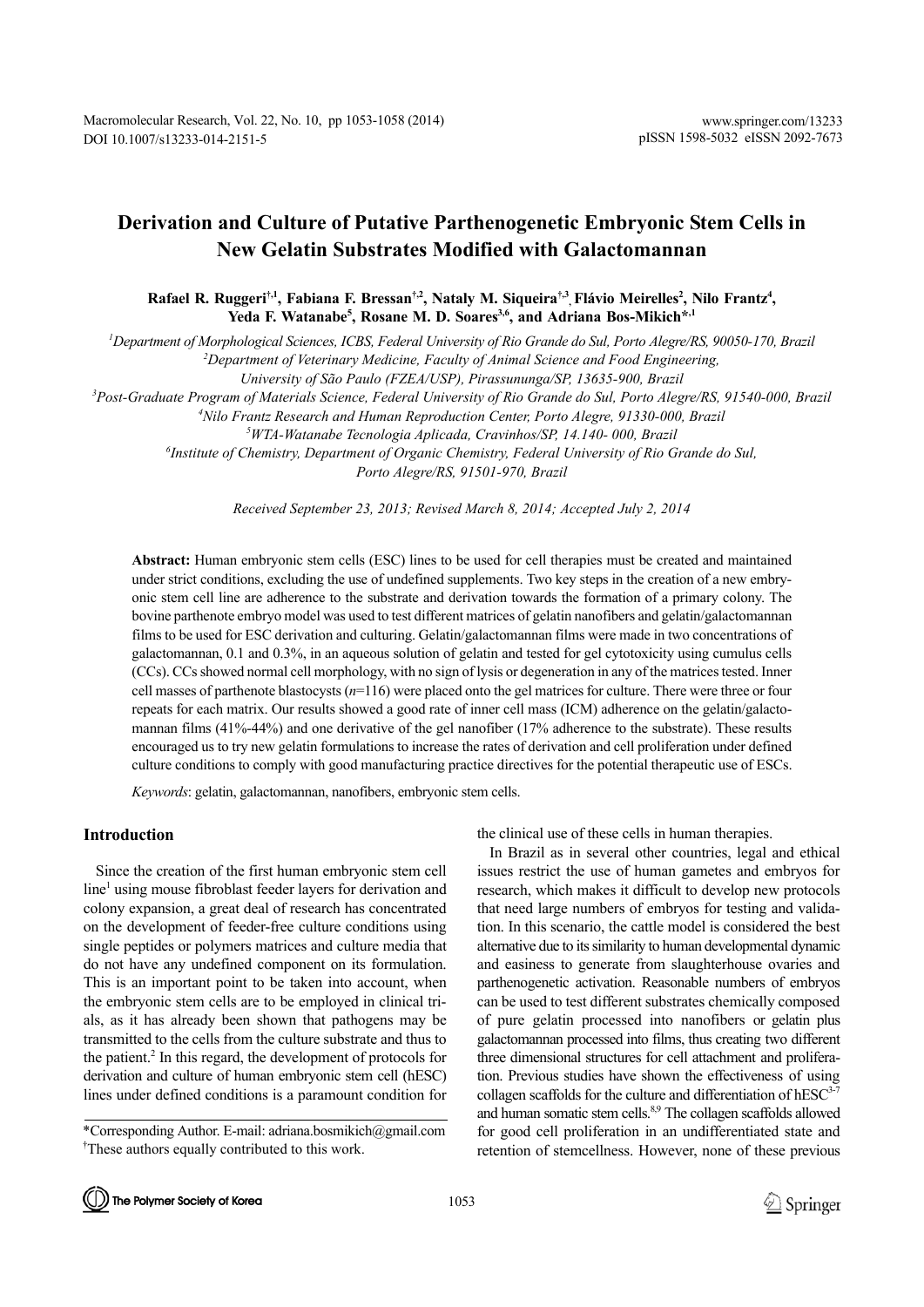reports mentioned have performed the initial adherence and derivation steps from the embryonic inner cell mass to a primary colony of human ESCs in the collagen/gelatin matrix. Cell attachment to the substrate and initial colony growth are key steps in establishing a new embryonic stem cell line.

It is well-know from the literature that gelatin may be used scaffolds for cell culture.<sup>10-20</sup> Many extracellular matrix (ECM) proteins have been applied as scaffolds for tissue engineering.10,12 It was found that collagen, the major structural protein present in ECM, is rich in arginine-glycine-aspartic acid (RGD) sequences. One of the most important properties of RGD is to promote cell adhesion and proliferation.<sup>11</sup> It is also known that the RGD sequence refers to particular integrin joint locations of focal adhesion, outside the cell membrane. Similar to collagen, gelatin - a partially hydrolyzed collagen - also possesses the RGD sequences of collagen, making it highly effective for cell adhesion.<sup>21</sup> In addition, gelatin has lower antigenicity than collagen. For this reasons, many cell assays have applied gelatin as an auxiliary component for adhesion, and its uses have been reported as for either coating plates or as scaffolds.<sup>11,12,17,22,23</sup> However, due to the poor thermal stability of gelatin, its use as a scaffold in tissue regeneration presents some limitations.18,24 In order to improve gelatin properties, many attempts have been made from chemical crosslinking, by blending with other polymers, or physical treatment.13,16,19,20 However, results were not satisfactory enough to provide a good adhesion and proliferation for different cell lines. Possibly, the reason for that is mostly related to the specific composition and topography of the gelatin scaffolds.<sup>10</sup>

The common carbon source used in cultures of mammalian cell lines is glucose, which is mainly metabolized through the glycolytic pathway producing lactate as by-product.<sup>25</sup> On the other hand, the presence of the by-product lactate disrupts the energy source of the cell. Thus, cells require an additional energy source, usually glutamine or glutamate, which generate ammonium as by-product. $26-28$  As an alternative to glucose, mannose has been investigated and was found to considerably impact the levels of UDP-glucosamine and UDP-galactosamine, improving the amount of sialic acid in protein glycosylation, as well as the concentration of viable cells in the culture (25% higher than the cell culture nourished with glucose). $28-31$ 

In this sense, galactomannans are interesting polysaccharides chemically composed of a linear (1→4)-*β*-D-mannopyranosyl polymeric backbone to which single *α*-D-galactopyranosyl residues are attached in a random fashion. $32,33$  Galactomannans are considered to provide a specific surface for cell culture.<sup>34</sup> The idea includes the exposure of galactose fractions to cell surfaces, while mannose fractions can act as a carbon source. For some cell types, galactose may provide an adequate growth bed, which encourages the growth of cells in culture, such as the culture of embryonic stem cell-derived hepatocytes.<sup>35</sup> In addition, special properties, such as low charge and hydrofilicity, make galactose based materials a suitable support for cell cultures.34

The ECM is not only composed of collagen fibers but many other biomolecules, among them glycoproteins and glycolipids, responsible for attaching specifically to some proteins on the cell surface. For example, proteins called lectins are present in most of human cell surfaces and exhibit various extracellular activities to mediate cell-cell and cell-matrix adhesion and migration by interacting with various glycan groups on cell surface glycoconjugates.<sup>36</sup> One of them, Galectin-1 (gal-1), interacts with various glycoconjugates from the extracellular matrix (*e.g*. laminin, fibronectin, *β*1 subunit of integrins, ganglioside GM1 and lysosomal membrane-associated proteins lamp 1 and 2); endothelial cells (*e.g*. integrins  $\alpha \nu \beta$ 3 and  $\alpha \nu \beta$ 5, ROBO4, CD36, and CD13)<sup>37</sup> and on T lymphocytes (*e.g*. CD7, CD43 and CD45) where it is known to induce apoptosis.38

Miller and co-workers demonstrated that the commercial *α*-galactomannan, Davanat, derived from *Cyamopsis tetragonoloba* (commonly known as guar gum) indeed interacts with gal-1 over a relatively large surface area.<sup>39</sup> The interaction region is located primarily on that face of the protein opposite to its canonical lactose binding site, a property that could enhance the cell performance on galactomannan-based scaffolds.

These evidences taken together led us to investigate the performance of galactomannans in cell culture, specially its response on the culture of different cell types. The application of gelatin/galactomannan materials as substrates for the derivation of new stem cells lines - which need special environments, nourishment, and energy sources to proliferate and maintain stemcellness - is an original study, which aims to contribute to the development of a new generation of smart scaffolds for tissue engineering. Therefore, the rationale behind blending gelatin and galactomannan is the production of a new material with enhanced chemical composition to improve the compatibility between cells and substrates. The main purpose of our study was to investigate whether galactomannan modified-gelatin scaffolds are suitable for attachment and derivation of bovine inner cell mass (ICMs) to create putative primary colonies of bovine embryonic stem cells (bESC) as a model for protocols in regenerative medicine.

#### **Experimental**

*In vitro* **Maturation and Parthenogentic Activation of Bovine Oocytes.** Cumulus-oocyte-complexes (COCs) were aspirated from ovarian follicles (3-6 mm diameter) and placed in groups of 20 for *in vitro* maturation (IVM) in 70 µL medium drops of maturation medium (Medium 199®, Vitrogen; Cravinhos, SP, Brazil), at 38.5 °C, in 5% CO<sub>2</sub> in air for 22 h. COCs with expanded cumulus cells were selected for parthenogenetic activation.

Matured COCs were exposed to M-199 supplemented with hyaluronidase (80 IU/mL) for 60 s and then gently pipetted in medium H199. Denuded oocytes were left for an additional period of 2-4 h in maturation medium, before exposure to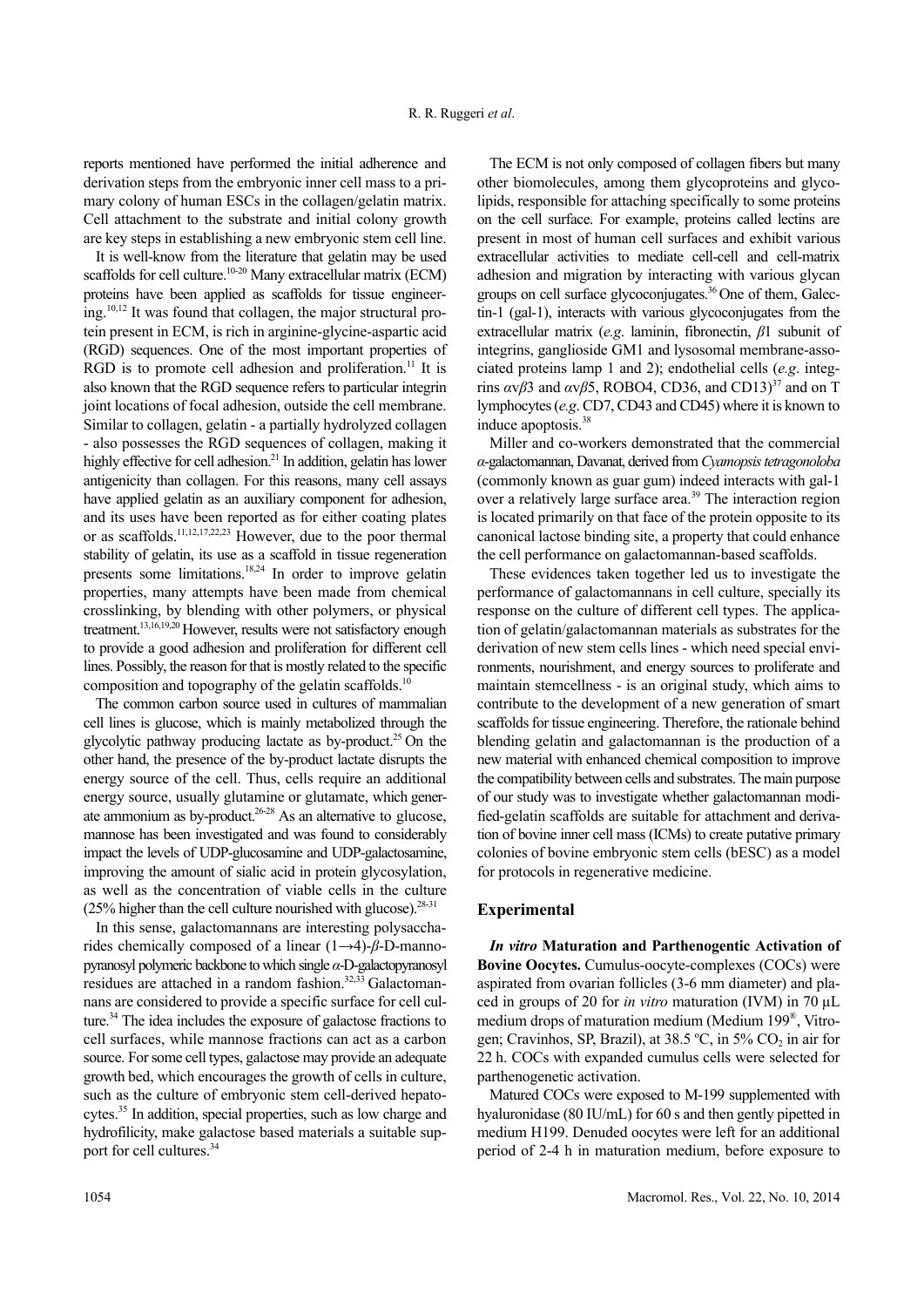55 µM Ionomycin (Sigma-Aldrich) in buffered H199 medium for 5 min. Oocytes were washed three times in the same medium and transferred to CR4 medium (Vitrogen, Cravinhos, Brazil) supplemented with 2 mM 6-dimethylaminopurine (6-DMAP) in a humidified atmosphere of  $5\%$  CO<sub>2</sub> in air at 39 °C for 3.5 h and before culture in CR4 medium. Observations of embryonic development were performed at 48 h and 196 h post-activation. Activation rates were calculated as the number of 2 cell embryos on day-2 (48 h).

**Inner Cell Mass Isolation.** Day-9 expanded or hatching parthenogenetic blastocysts were manipulated in their culture dish with a pair of 32 G insulin needles under stereoscope. The blastocysts that have not hatched were gently removed from the zona pelucida by cutting it and pressing the embryo out. The ICM was isolated from the surrounding trophectodermal cells by holding the embryo with one needle and carefully slicing the ICM away with the other one. We were careful to remove as much as possible the trophectodermal cells, without damaging the ICM.

**Preparation of Gelatin/Galactomannan Films.** Aqueous solutions of gelatin  $(2\%, w/v)$  (from bovine skin type B; Sigma) were prepared with the addition of galactomannan obtained by exhaustive extraction from *Delonix regia* seeds, at concentrations of 0.1% and 0.3%. Predetermined amounts of each polymer were dissolved in distilled water, separately, under stirring at 45  $\mathrm{^{\circ}C}$  for 60 min. Then, the solutions were mixed and kept under stirring for 24 h at room temperature. The films were obtained and chemically modified by immersion into 1-(3-dimethylaminopropyl-3-ethylcarbodiimide hydrochloride (EDC) (Sigma) solution (10 mM). The solutions were casted onto 9 cm glass plate in order to maintain the film thickness. All films were dried at 30  $^{\circ}$ C and kept under vacuum until use.

**Preparation of Gelatin Nanofibers.** The gelatin solution was prepared by dissolving gelatin in trifluoroethanol (TFE) at concentration of 10% (w/v). For electrospinning, a 1 mLsyringe was filled up with the gelatin solution and delivered into a blunted medical needle spinneret (0.7 mm). The fiber mats were collected in an aluminum foil sheet. The distance between the tip of the needle and the aluminum foil was set at 12 cm. An electric potential was controlled at 15 kV. The syringe pump generates a constant flow from the needle and was set to a 0.8 mL/h flow rate. The gelatin fiber mats were obtained and chemically modified by immersion into 1-(3 dimethylaminopropyl)-3-ethylcarbodiimide hydrochloride (EDC) (Sigma-Aldrich) solution (10 mM), for 1 h. After that, the fiber mats were rinsed with a sequence of ethanol:water (1:0), ethanol:water (1:1) and only water. The fiber mats were air-dried and then transferred to a desiccator prior to further use.

**Morphology of the Gelatin Scaffolds.** The films and the nanofibers were placed in a stub and metallized with gold before analyzes. The surface morphology images were performed using a scanning electronic microscopy (SEM) model JSM 6060, operating at an accelerate voltage of 10 keV, at the Center

for Electron Microscopy of UFRGS. For the nanofibers, the fiber diameter measurements were obtained from 100 measurements from each three SEM images, using Image J software.

**Derivation and Culture of Putative bESC Colonies.** The isolated ICMs were placed onto the different matrices cut in 1×1 cm squares and placed at the bottom of a four-well dish (Nunc) with DMEM/F12 knockout medium (Gibco) supplemented with 20% knockout serum replacement (Gibco), glutamine (Gibco), non-essential amino acids (Gibco), penicillin-streptomicin (Sigma), *β*-mercaptoethanol (Gibco), and bFGF (bovine fibroblast growth factor) 10 ug/mL (BD). Adherence to the substrate was assessed as the dishes were gently swindled 24 h later. The putative primary bESC colonies were maintained in culture for 48 h in a humidified atmosphere of 5%  $CO<sub>2</sub>$  in air at 38.5 °C. Each experiment was repeated three to four times.

**Gel Cytotoxicity Test.** To investigate the possible adverse effects of the different gel compositions we used fresh cumulus oophorus cells extracted from cumulus-oocyte-complexes (COCs) to perform a visual cytotoxicity assay.40

The same gel preparations were placed at the bottom of an empty well of four-well dishes (Nunc™) and covered with TCM199 medium. Cumulus oophorus cells were mechanically isolated from COCs retrieved from bovine ovaries for *in vitro* fertilization experiments. The cells were placed on the surface of the different gels and cultured at 38.5 °C for 48 h in a  $5\%$  CO<sub>2</sub> atmosphere in air. After culture, cumulus cells and substrates were fixed with 4% paraformolaldehyde for 5 min at room temperature (RT). Each gel type was tested in duplicates.

Gels were stained with hematoxilin and eosin for 5 min in each solution. The visual analysis of cell viability was performed on an Olympus BX41 microscope using phase contrast for unstained preparations and optical microscopy for stained specimens. We based our analysis on observable cellular characteristics such as: cell spreading, cell lysis, formation of a confluent monolayer of well-defined cells, presence of intracytoplasmic granules and a well defined heterochromatic interphase nucleus or metaphasic figures. Cell density was not quantified. The gel samples were randomized, and the dishes containing the gels were blinded for analysis.

**Statistical Analysis.** The rate of ICM adherence to the three different substrates, gelatin nanofibers, gelatin/galactomannan films (concentrations 0,1 and 0,3) were evaluated by the Chi-square test using the Origin Lab program. A level of 5% of significance was used.

#### **Results and Discussion**

**Morphologic Characterization of the Gelatin Scaffolds.** Figure 1 shows the nanofibers morphology and the fiber diameter distribution. Generally, the nanofibrous scaffolds present a high surface area due the large number of porous, either interporosity (space between fibers) as intraporosity (the porosity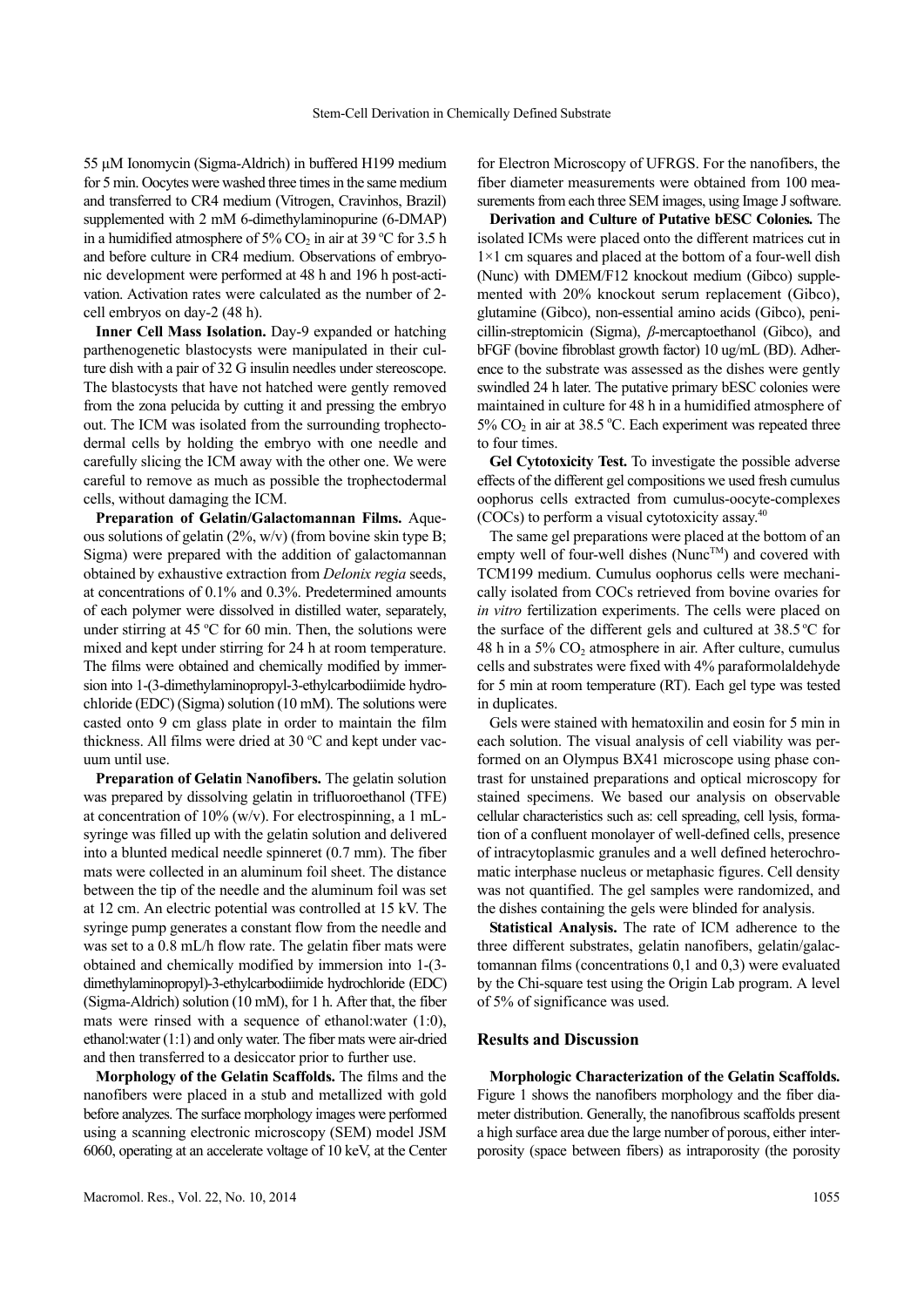

**Figure 1.** SEM image of gelatin nanofibers (a) and their average diameter distribution (b).



**Figure 2.** SEM images of film surfaces: (a) gelatin, (b) gelatin/ galactomannan (0.1% w/w), (c) gelatin/galactomannan (0.3% w/w), (d) gelatin/galactomannan (0.5% w/w), and (e) galactomannan.

inherent to fibers). The fibers were mostly smooth, containing sporadic erythrocyte-like beads, presenting a homogeneous diameter distribution ranging from 300 to 800 nm and average fiber diameter of 543 nm.

As expected, the films prepared with gelatin/galactomannan showed a different surface area. As can be seen in Figure 2, the surface of all films does not present porosity. The films composed only for gelatin presented a smooth surface (Figure 2(a)), while the blends gelatin/galactomannan, as well as the films composed only of galactomannan, showed the presence of some granulates and a non-linear surface (Figure  $2(b)$ , (c), (d) and (e)).

**Inner Cell Mass and Cumulus Cell Adherence and Proliferation.** Results of ICM adherence and proliferation on the defined matrices with or without galactomannan are presented in Table I. Data clearly show that gels supplemented with galactomannan are better for cell adhesion, presenting

**Table I. Results of Adherence and Derivation/Expansion of Embryonic Inner Cell Masses on Gel Nanofibers and Films**

| Substrate <sup>a</sup> | Number<br>of ICMs | Adherence<br>$(Total\%)^b$ | Adherence<br>$Mean \pm SD$ | Expansion                |
|------------------------|-------------------|----------------------------|----------------------------|--------------------------|
| Gel                    | 48                | $8(17%)^*$                 | $5.3 \pm 2.3$              | $1(12.5\%)$              |
| GG 0.1                 | 36                | $16(44\%)$ **              | $4 \pm 1.5$                | $\overline{\phantom{a}}$ |
| GG 0.3                 | 32                | $13(41\%)$ **              | $4.3 \pm 4$                | -                        |

<sup>a</sup>There were three to four different repeats for each matrix. Gel=gelatin nanofibers; GG=gelatin/galactomannan films in two different concentrations of galactomannan. *<sup>b</sup>* Different superscripts within a column indicate significant differences between groups.



**Figure 3.** Colony with primary cell expansion on gelatin nanofibers matrix. ICM = inner cell mass.

reasonably good rates (41%-44%) of ICMs attached to the substrate. There was a significant difference between the gel nanofibers and the two galactomannan films regarding ICM adherence to the substrate. No statistical difference was observed between the two galactomannan concentrations regarding ICM attachment rates. However, the only inner cell mass derivation and initial proliferation was observed in a pure gelatin nanofiber substrate (Figure 3). The initial colony spread around the original ICM, but after 48 h of culture it stopped proliferating and degenerated.

Stained gels and the phase contrast observation of matrices cultured for 48 h with cumulus cells revealed two well defined cell patterns: stellate, when cells were well spread indicative of adhesion and migration in the nanofibrous substrate or round typical cumulus cells format in the film matrix (Figure 4). In both cases, normal, round heterochromatic nucleus was present in the vast majority of the cells. We also observed cell aggregates composed of round cells, which may have remained as cell clusters, when they were stripped off from the oocyte and placed onto the substrate. These cell clusters did not show any signs of cell degeneration or lysis. Also, in GG 0.1, gelatin/galactomannan  $(0.1\%$  w/w), there was a clear continuous cell layer covering most of the gel area similar to the nanofibrous matrix. No clear cell lysis or pyknotic nuclei were observed, suggesting that the gel substrates employed for ICM attachment and derivation were made of non-cytotoxic components.

The present study investigated the use of polymeric matrices,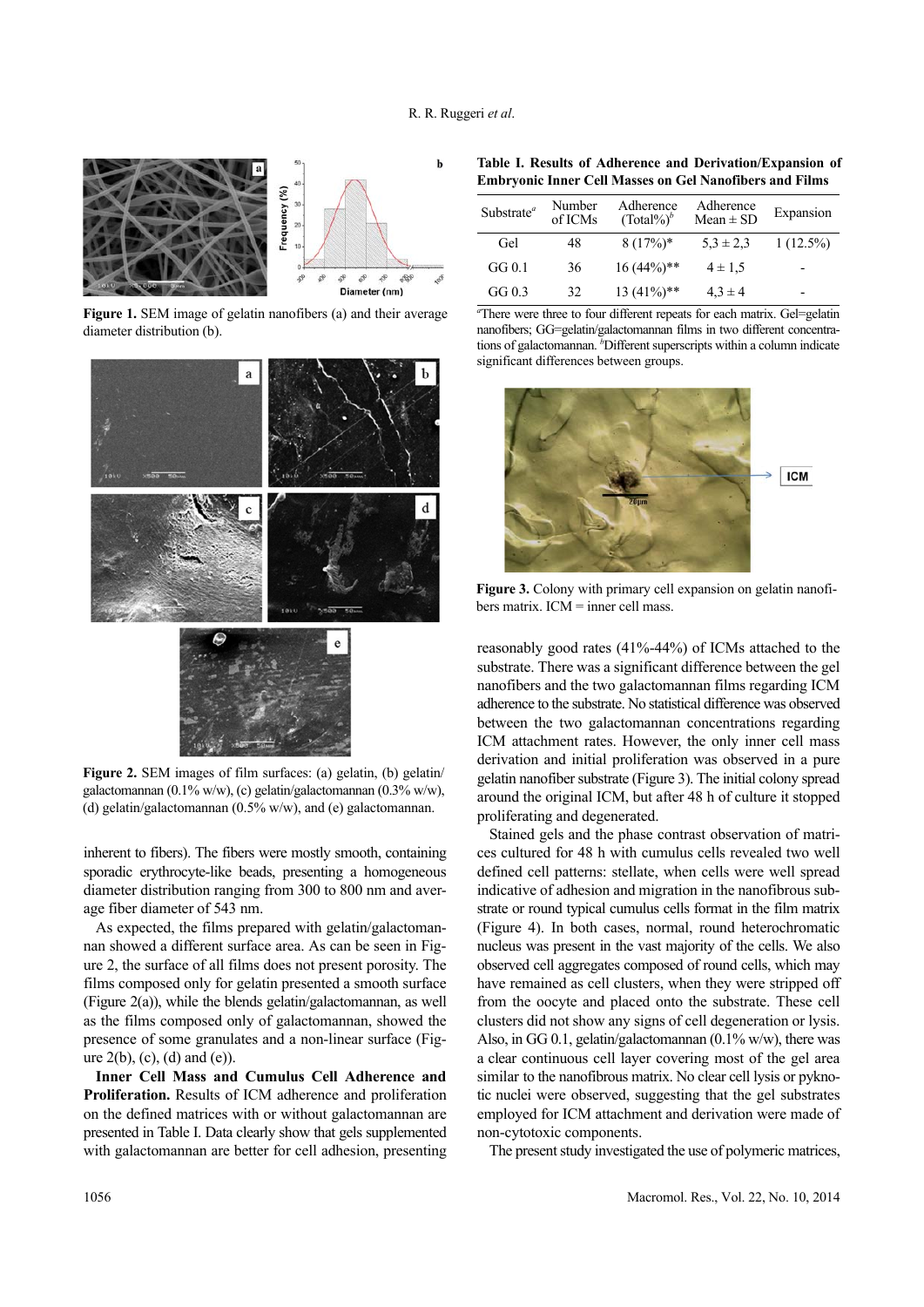

**Figure 4.** Cumulus cell layer among gelatin fibers after 48 h culture stained with Haematoxylin and Eosin (×400).

the gelatin nanofiber and two film formulations, by biomimicking the extra cellular matrix and cellular substrates commonly used for embryonic stem cells derivation and proliferation.<sup>7,10-20</sup>

Our results showed that 17% of the embryonic inner cell masses exposed to gelatin nanofibers attached to the substrate and one of them presented an initial expansion, which stopped in the first 2 days of culture. In our previous experiments using purified fibronectin as substrate,<sup>41</sup> we obtained 39% of adhesion of parthenogenetic ICMs on fibronectin substrate. Present results employing pure gelatin nanofibers show a significantly lower rate of adherence. On the other hand, the gelatin/galactomannan films presented similar adherence rates (41%-44%) to the former study, in both concentrations tested. In addition there was no significant difference between the two film formulations (GG 0.1 and GG 0.3).

The lack of adherence on the nanofibrous matrix may possibly be due to the lack of a cell recognition molecule, as a RDG sequence present in some extracellular matrix proteins, such as fibronectin.<sup>42</sup> Since its discovery in  $1984$ ,<sup>43</sup> RDG sequence has been given a central role in cell adhesion and proliferation. Previous reports describe the use of gelatin and synthetic polymer interface as substrate for the culture of established hESC culture.<sup>3-7,44</sup> These studies used established cell lines and did not perform ICM derivation on the gel matrix, a key step on the creation of a new embryonic cell line under defined conditions. However, it must be pointed out that the one initial colony observed on the gelatin nanofibrous substrate is a new and promising result that suggests that the system has the potentiality to be explored for derivation and embryonic stem cell culture under clinical grade.

Gelatin is a natural biopolymer obtained from the partial hydrolysis of native collagens and it is known that it contains many integrin binding sites for cell adhesion, migration and differentiation similar to the natural collagen. Recently, it´s use in nanofibrous scaffolds has been shown to enhance endothelial cell adhesion and proliferation.<sup>45</sup>

Electrospun nanofibers have a high area-to-volume ratio, which provides good substrates for cell attachment.<sup>15</sup> Thus, gelatin nanofibers potentially represent an ideal 3D substrate for the initial adhesion and cell proliferation, essential steps that happen on derivation of a new primary colony of embryonic stem cells. This may not be a surprising observation as it has already been shown that nanofibrous material accelerates the adhesion and growth of mesenchimal stem cells compared to smooth 2D material.<sup>46</sup> The present series of experiments shows that the addition of galactomannan significantly improved inner cell mass adhesion to the substrate, compared to the gelatin nanofobers alone.

It should be pointed out the fact that in the present study, using similar culture conditions, cumulus cells adhered and proliferated in gelatin films that were not successful for ICM attachment, derivation and ESC colonies formation. These results suggest that in its present form, gelatin matrices may provide the necessary cell signaling for somatic cell adhesion and proliferation, but not the required recognition sites for the pluripotent, specialized ICMs to attach and proliferate generating a new primary colony of ESCs. On the other hand, the fact that we observed one ICM that after attachment to the substrate showed signs of initial colony formation for 2 days is a new promising finding indicating that the choice of these polymers as an artificial scaffold for ESCs derivation and culture under clinical grade manufacturing protocols may be feasible, once the ideal manufacturing conditions for embryonic cells are met. Studies will now focus on new gelatin concentrations and combinations with different molecules, which may enhance cell adhesion and proliferation after adhesion.

Previous reports have already described successful derivation under defined conditions, however, under a close and more critical review, one can observe that most, if not all reported work used one or more undefined component in their ECS derivation or culture system.<sup>7</sup> A recent report on the use of a porous membrane to separate the feeder layer made of human endometrial cell claims successful culture and proliferation of mouse ESCs without any contact with the feeder layer.47 The authors demonstrate that the direct contact of the ESCs with the substrate is not necessary for their proliferation and they have the benefit of the feeder secretions, claiming that this may be used as a putative system for clinicalgrade human embryonic stem cells generation and therapeutic use. However, this is not a defined system, endometrial cells batches may vary so as their secretions which are totally undefined.

To possess clinical value, new materials must be non-toxic to cells surrounding or in contact with them and the culture medium and supplements shall have all its components defined to allow the exclusion of any batch variability or undesired pathogen, which may have an epigenetic effect on the hESCs in culture or under differentiation.

There are several reliable cytotoxicity tests, most of them based on time-consuming colorimetric assays and expensive equipments. We chose to perform a visual analysis of the cells placed on the different substrates based on the study of Bhatia and Yetter, where the authors reported a high degree of correlation between visual cytotoxicity ratings including cell